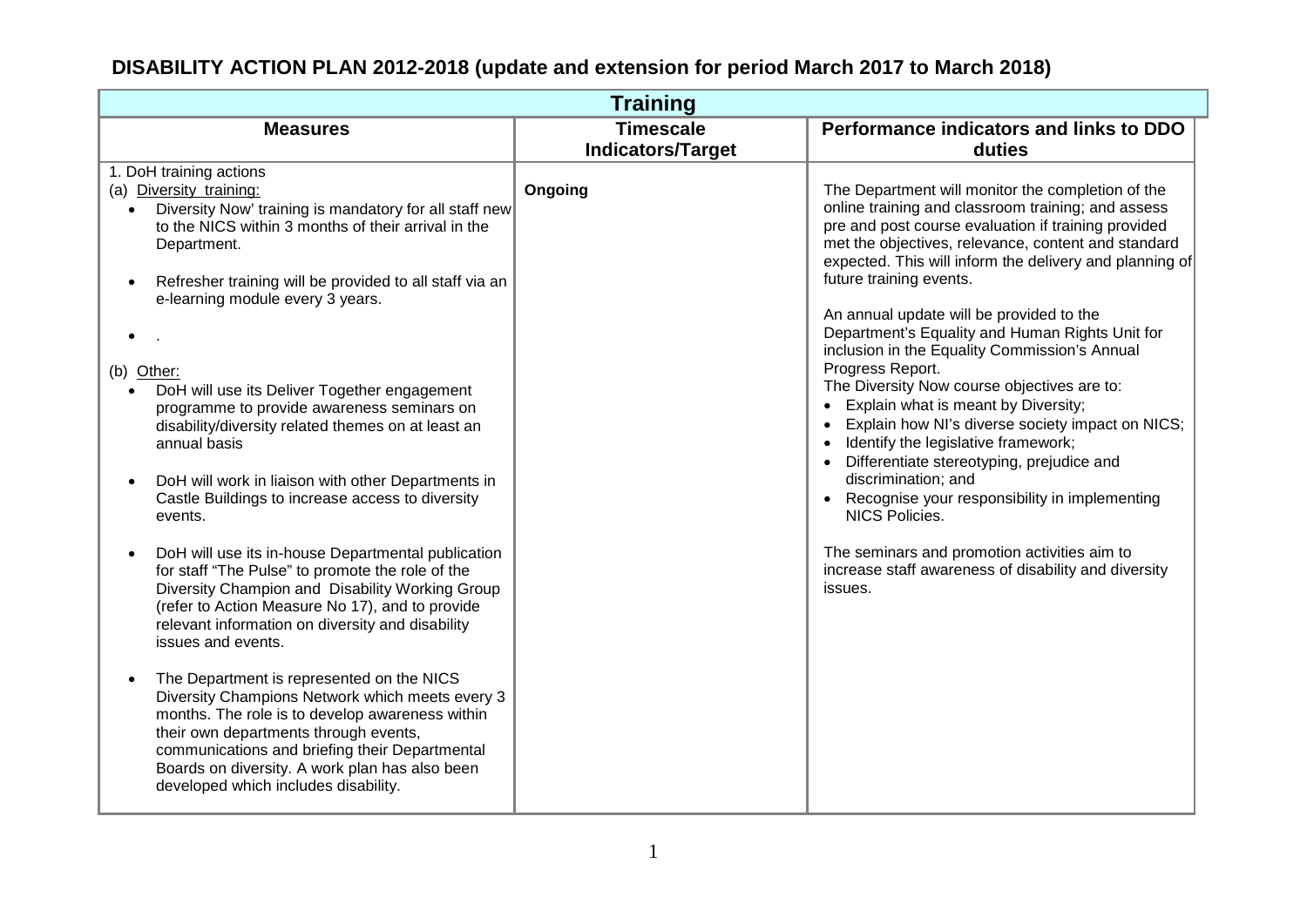| <b>Policy Issues</b>                                                                                                                                                                                                                                                                                                                                                                                                                                                                                                                                               |                                                                                                                                                                                                                                                                                                                                                             |                                                                                                                                                                                                                                                                                                                                                                                                                                                                                                                                                                                                                                                                                                                                                                                                                                                                                                                             |
|--------------------------------------------------------------------------------------------------------------------------------------------------------------------------------------------------------------------------------------------------------------------------------------------------------------------------------------------------------------------------------------------------------------------------------------------------------------------------------------------------------------------------------------------------------------------|-------------------------------------------------------------------------------------------------------------------------------------------------------------------------------------------------------------------------------------------------------------------------------------------------------------------------------------------------------------|-----------------------------------------------------------------------------------------------------------------------------------------------------------------------------------------------------------------------------------------------------------------------------------------------------------------------------------------------------------------------------------------------------------------------------------------------------------------------------------------------------------------------------------------------------------------------------------------------------------------------------------------------------------------------------------------------------------------------------------------------------------------------------------------------------------------------------------------------------------------------------------------------------------------------------|
| <b>Measures</b>                                                                                                                                                                                                                                                                                                                                                                                                                                                                                                                                                    | <b>Timescale</b><br><b>Indicators/Target</b>                                                                                                                                                                                                                                                                                                                | Performance indicators and links to DDO<br>duties                                                                                                                                                                                                                                                                                                                                                                                                                                                                                                                                                                                                                                                                                                                                                                                                                                                                           |
| 2. DoH to lead on the implementation, monitoring and<br>reporting of the cross-departmental Autism Strategy<br>(2013-2020) and Action Plan (2013-16). The Action Plan<br>2013-2016 has been extended to 2017 during which a<br>further Action Plan will be developed for 2017-2020.<br>The action plan sets out how the needs of the people with<br>autism, their families and carers are to be addressed<br>through their lives. It was developed in partnership with<br>people with autism, their families and carers and the<br>community and voluntary sector. | The delivery and timing of the action<br>measure will be subject to other<br>government department's involvement<br>and participation, availability of finance<br>for any service developments and<br>Ministerial/Executive agreement.<br>The Autism Act (NI) 2011 also requires<br>a progress report to be delivered to the<br>Assembly every three years. | The action plan will achieve improvement through<br>service redesign and deliver those services at a<br>community level which will include services for people<br>and families living with autism. The action plan sets<br>out eleven key themes within sixteen strategic<br>priorities.<br>The outcomes will be measured by, monitored and<br>reported through the:-<br>Autism Strategy Inter-departmental Senior Officials<br>Group (ASISOG);<br>Autism Strategy Regional Multi-Agency<br>Implementation Team (ASRMAIT);<br>Five Local Autism Fora and Reference Groups;<br>Autism Strategy Prevalence Sub-Group; and;<br>NI Autism Strategy Research Advisory Committee<br>The Strategy and Action Plan was developed in<br>accordance with UNCRPD articles to support the<br>values of dignity, respect, independence, choice,<br>equality and antidiscrimination for people with Autism,<br>their families and carers. |
| 3. The Inter-Departmental Review of Housing Adaptations<br>Services Final Report and Action Plan 2016:<br>The Inter- Departmental Review of Housing Adaptations<br>Services Final Report and Action Plan includes<br>recommendations on how the Departments, agencies and<br>others can better collaborate with each other, use<br>resources more effectively, and deliver better services.                                                                                                                                                                        | Consultation issued January 2016 and<br>closed on 19th April 2016<br>Final Report and Action Plan to be<br>published subject to Ministerial approval<br>and NI Executive agreement in 2017.                                                                                                                                                                 | Housing adaptations help people with disabilities to<br>remain at home and enhance their much valued<br>independence building upon "Home is the Hub of<br>Care."<br>21 recommendations are included in the action plan<br>for 2016 and they are grouped under 7 key themes:<br>Closer working between statutory bodies.<br>$\bullet$<br>Improving partnerships.<br>$\bullet$<br>Interagency case management.<br>$\bullet$<br>Resources, procurement and recycling.<br>$\bullet$<br>Design standards.                                                                                                                                                                                                                                                                                                                                                                                                                        |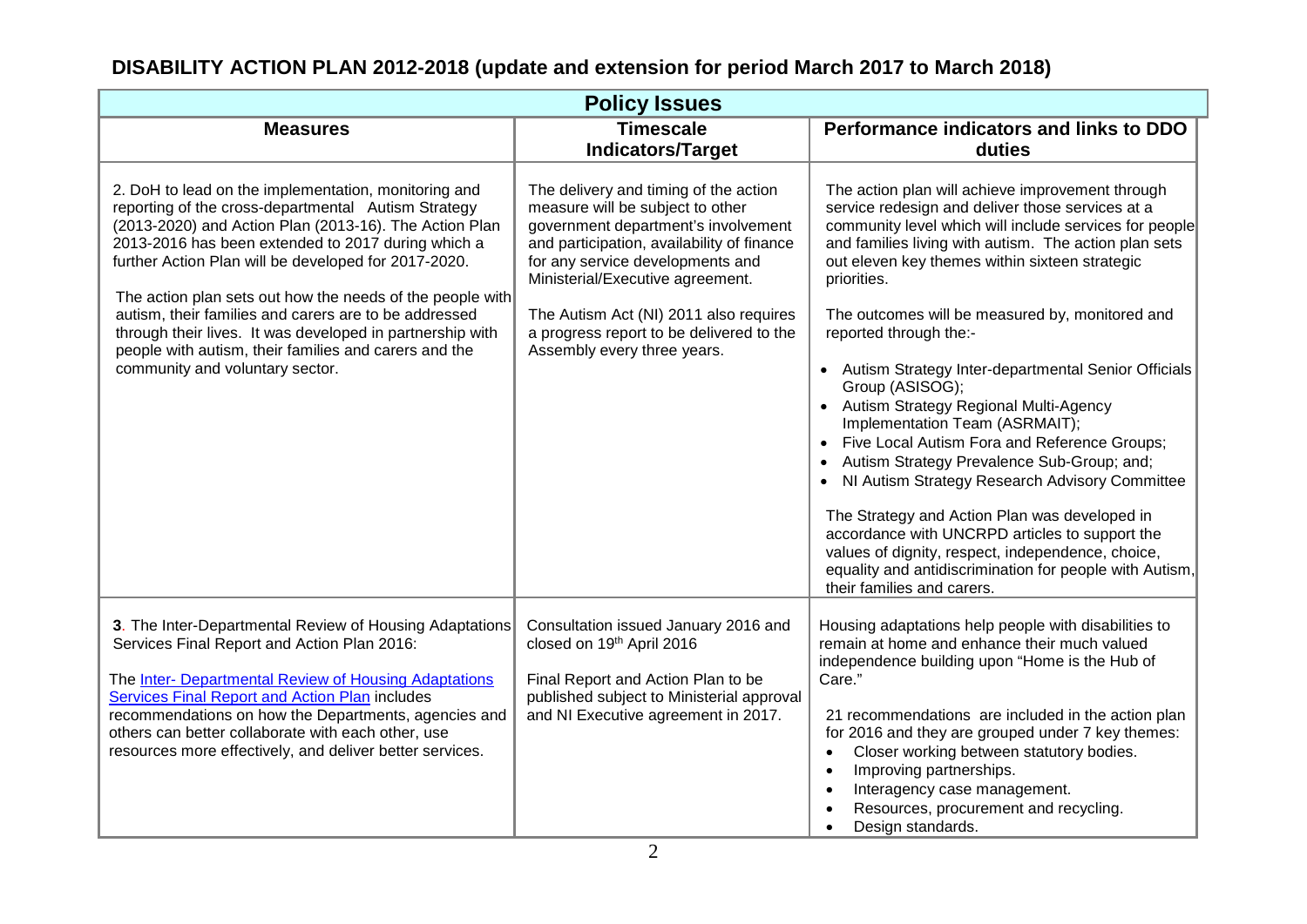|                                                                                                                                                                                                                                                                                         |                                                                                                                                                                                                                                                                                                                                                                           | Research.<br>$\bullet$<br>Equality and rural proofing.<br>The Joint Housing Adaptations Steering Group which<br>comprises members from housing, health and social<br>care, community and voluntary sector and service<br>users oversees the implementation of the actions in<br>the action plan and reports to both Departments.                                                                                                                                                                                                                                                                                                                                                                                                                                                                                                                                                                                                                                                                                                                                                                                                                                                                                                  |
|-----------------------------------------------------------------------------------------------------------------------------------------------------------------------------------------------------------------------------------------------------------------------------------------|---------------------------------------------------------------------------------------------------------------------------------------------------------------------------------------------------------------------------------------------------------------------------------------------------------------------------------------------------------------------------|-----------------------------------------------------------------------------------------------------------------------------------------------------------------------------------------------------------------------------------------------------------------------------------------------------------------------------------------------------------------------------------------------------------------------------------------------------------------------------------------------------------------------------------------------------------------------------------------------------------------------------------------------------------------------------------------------------------------------------------------------------------------------------------------------------------------------------------------------------------------------------------------------------------------------------------------------------------------------------------------------------------------------------------------------------------------------------------------------------------------------------------------------------------------------------------------------------------------------------------|
| 4. The Physical and Sensory Disability Strategy and Action<br>Plan (PSDS & AP) 2012-17 aims to help and achieve<br>improved outcomes, services and support for people in the<br>north of Ireland who, regardless of their age, have a<br>physical, communication or sensory disability. | The implementation of the Action Plan<br>has been extended until the end of<br>September 2017. The Department in<br>collaboration with the Health and Social<br>Care Board and with input from the<br>Strategy Implementation Group is<br>currently considering how best to take<br>forward any remaining actions that are<br>not fully implemented by September<br>2016. | The PSDS&AP has been developed in accordance<br>with articles stated in the UNCRPD and therefore<br>supports the values of dignity, respect,<br>independence, choice, equality and anti-<br>discrimination for disabled people.<br>The objectives of the strategy and action plan are to:<br>Support disabled people to better exercise their<br>$\bullet$<br>rights, choices and life opportunities;<br>Support the continuing development of an<br>$\bullet$<br>inclusive and effective range of high quality health<br>and social care services;<br>Promote health, wellbeing and maximise potential<br>of individuals;<br>Encourage social inclusion of disabled people and<br>$\bullet$<br>work to address stigma associated with disability;<br>Encourage family and person-centred services<br>$\bullet$<br>and the promotion of independent living options;<br>Help to ensure services are tailored to meet the<br>changing needs of people over the course of their<br>lifetime; and<br>Continue to promote and enable balanced risk<br>taking.<br>Regular reports are provided by the HSCB to the<br>Department highlighting progress towards<br>implementation of the actions in the action plan using<br>RAG ratings. |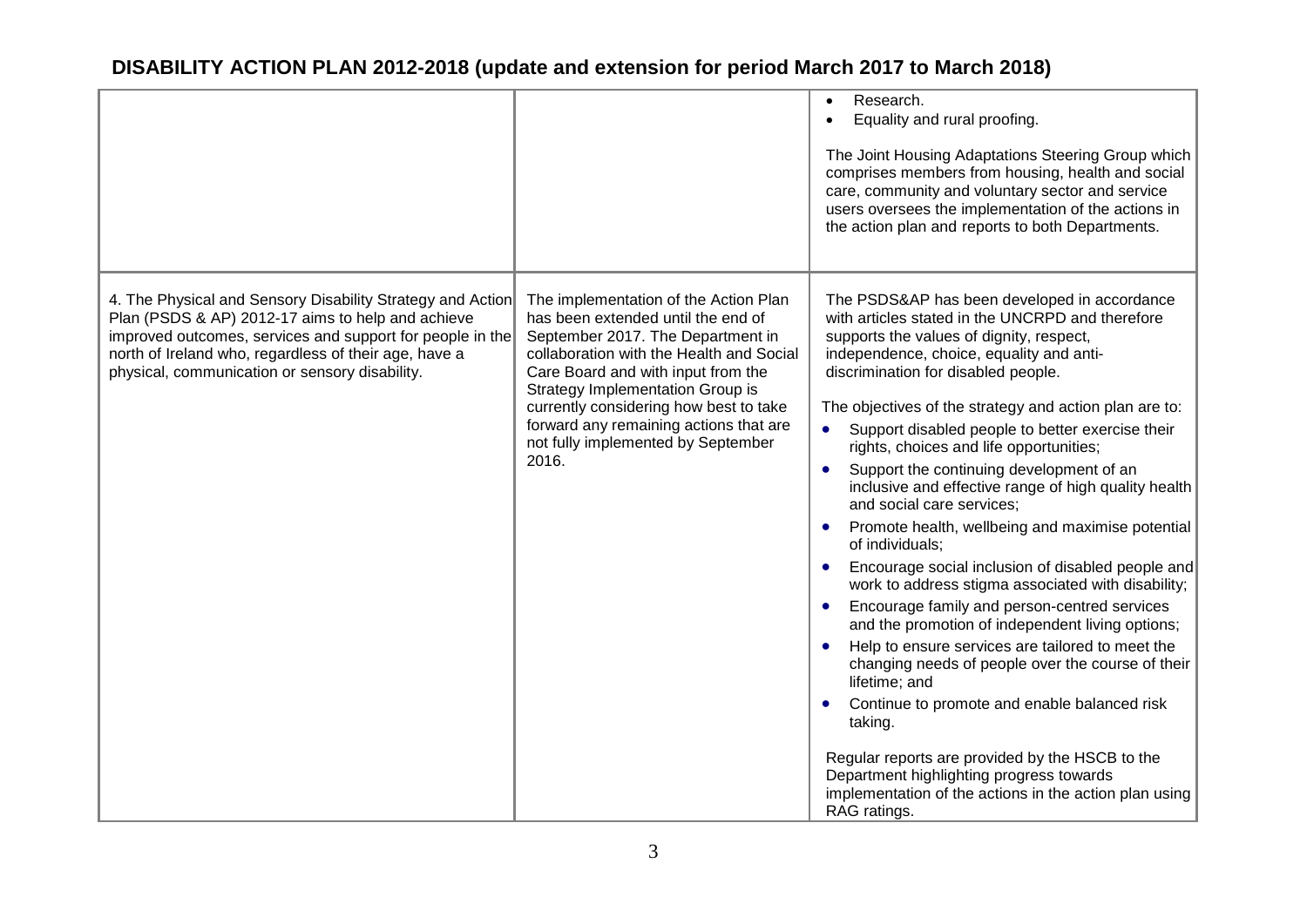| 5. NI Rare Disease Implementation Plan (2015-2020).<br>https://www.health-<br>ni.gov.uk/sites/default/files/publications/dhssps/ni-rare-<br>diseases-implementation-plan-oct-2015.pdf<br>The plan aims to:<br>Encourage effective and timely liaison between HSC<br>and other public service providers, and encourage<br>providers to consider the effects of rare diseases on<br>people's lives when they are developing and<br>managing services through the reconstitution of the<br>Northern Ireland Rare Disease Stakeholder Group;<br>Improve awareness of the effects that rare diseases<br>$\bullet$<br>can have on a person's education, family, social<br>relationships, and ability to work, on an ongoing basis;<br>and<br>Ensure that patients and their families have a say in<br>treatment decisions during their care. | Reconstitution of the Northern Ireland<br>Rare Disease Stakeholder Group in<br>2016.<br>Implementation will be ongoing in line<br>with the strategy.                                      | Reconstitution of the Northern Ireland Rare Disease<br>Stakeholder Group will help to raise the profile of rare<br>diseases and will:<br>highlight the needs of those living with rare<br>$\bullet$<br>conditions to service providers and clinicians;<br>promote the needs of rare disease patients and<br>their families with other NICS Departments who<br>provide services for this section of the<br>community; and<br>ensure rare conditions are taken into account<br>when policy is developed; and<br>encourage a partnership approach to care for<br>patients and clinicians;<br>Progress will be monitored by reports published by<br>the NI Rare Disease Stakeholder Group and the UK<br>Rare Disease Forum; and delivery of reports<br>commissioned through the NI Rare Disease<br>Stakeholder Group. |
|----------------------------------------------------------------------------------------------------------------------------------------------------------------------------------------------------------------------------------------------------------------------------------------------------------------------------------------------------------------------------------------------------------------------------------------------------------------------------------------------------------------------------------------------------------------------------------------------------------------------------------------------------------------------------------------------------------------------------------------------------------------------------------------------------------------------------------------|-------------------------------------------------------------------------------------------------------------------------------------------------------------------------------------------|-------------------------------------------------------------------------------------------------------------------------------------------------------------------------------------------------------------------------------------------------------------------------------------------------------------------------------------------------------------------------------------------------------------------------------------------------------------------------------------------------------------------------------------------------------------------------------------------------------------------------------------------------------------------------------------------------------------------------------------------------------------------------------------------------------------------|
| 6. Implementation of the Mental Capacity Act.<br>The Mental Capacity Bill provides a single statutory<br>framework governing all decision making in relation to the<br>care treatment (for a physical or mental illness) or<br>personal welfare of a person aged 16 or over, who lacks<br>capacity to make a specific decision for him/herself.                                                                                                                                                                                                                                                                                                                                                                                                                                                                                        | Implementation plans to be put to<br>Ministers after the Assembly elections.<br>Decision will have an impact on<br>amount of resource applied to<br>implementation, and therefore timing. | The expected outcomes and how they will be<br>measured/reported:<br>A fully implemented Act - all sections<br>$\bullet$<br>commenced.<br>Regulations in operation.<br>$\bullet$<br>Codes of practice published.<br>$\bullet$<br>All of the relevant workforce is trained to a<br>$\bullet$<br>required level - completion of training.<br>Office of Public Guardian established.<br>Reduction in stigma associated with mental illness<br>- measured by survey questioning.<br>Others to be discussed with stakeholders prior to<br>implementation.<br>The Act, once commenced, will:<br>• presume that a person has mental capacity to                                                                                                                                                                           |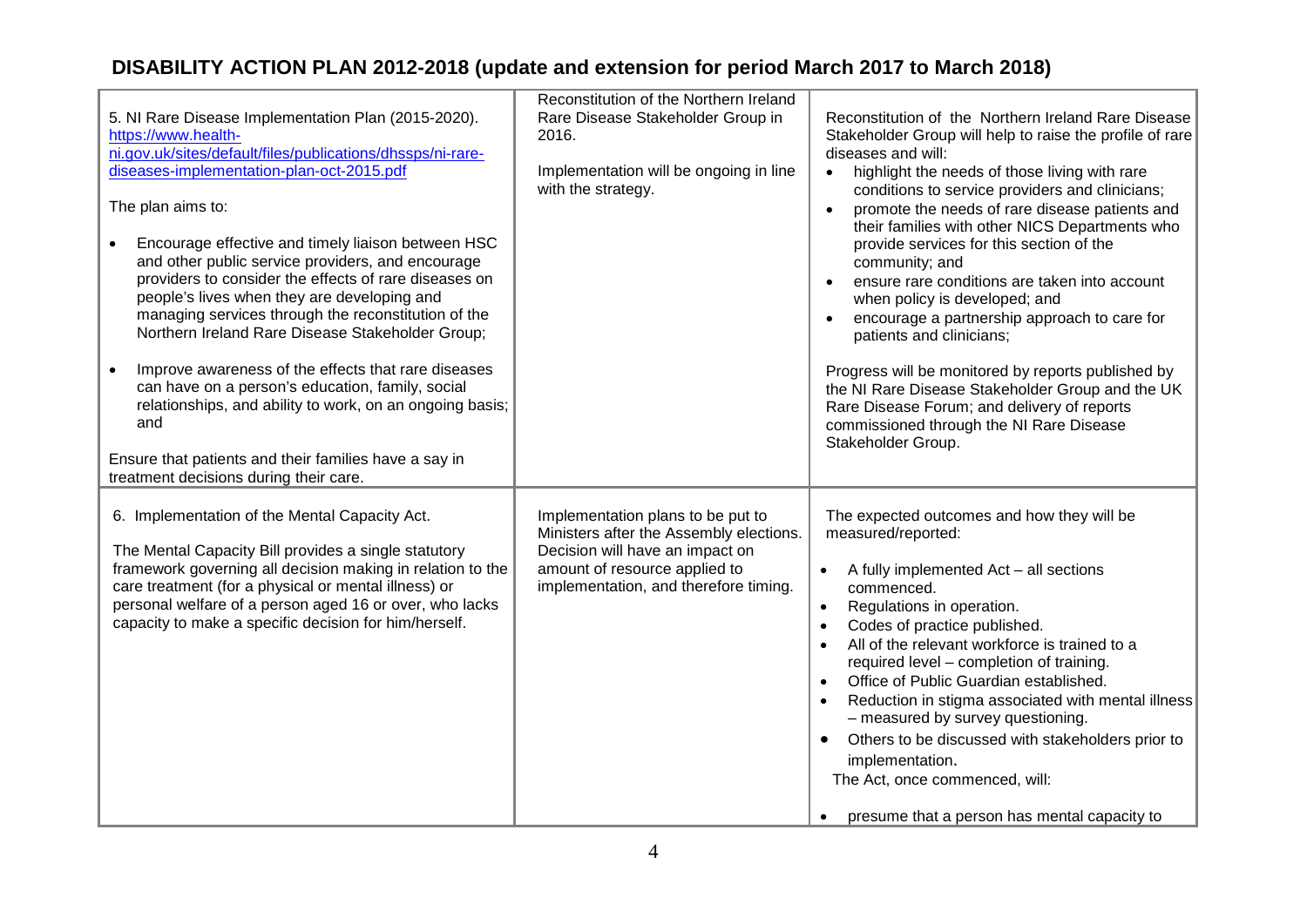|                                                                                                                                                                                                                                                                                                                             |                                                                                                                   | make decisions, unless it can be proved<br>otherwise:<br>provide a number of safeguards for individuals<br>who lack mental capacity.<br>provide a statutory basis for supported decision-<br>$\bullet$<br>making, and in promoting a fused approach for<br>mental health and mental capacity legislation<br>(including the repeal of the Mental Health (NI)<br>Order 1986 for over 16s; and<br>designed to reduce the stigma associated with<br>mental illness.                                                                                                                                                                                                                                                                                                               |
|-----------------------------------------------------------------------------------------------------------------------------------------------------------------------------------------------------------------------------------------------------------------------------------------------------------------------------|-------------------------------------------------------------------------------------------------------------------|-------------------------------------------------------------------------------------------------------------------------------------------------------------------------------------------------------------------------------------------------------------------------------------------------------------------------------------------------------------------------------------------------------------------------------------------------------------------------------------------------------------------------------------------------------------------------------------------------------------------------------------------------------------------------------------------------------------------------------------------------------------------------------|
| 7. Establishment of a Mental Trauma Service (MTS).<br>The full details for the MTS model continue to be<br>developed. The intention is that the final model will<br>support the voluntary and community sector to create an<br>integrated approach with the Health and Social Care<br>system to address mental health need. | The delivery of the MTS is based on<br>availability of finance and subject to<br>Ministerial/Executive agreement. | It is expected that the MTS will address the unmet<br>needs of mental trauma suffers in a comprehensive,<br>evidence-based way.<br>The proposed aims of the MTS are to:<br>comprehensively address the legacy of the<br>conflict and address unmet mental health needs<br>(though services would not be limited to trauma<br>acquired in this way);<br>improve individual, family and community<br>$\bullet$<br>experience of mental health trauma care;<br>increase the overall capacity of mental health<br>$\bullet$<br>services in the north;<br>improve the psychological and social outcomes<br>$\bullet$<br>for individuals, their families and communities who<br>have been traumatised as a result of the conflict;<br>and<br>improve governance and accountability. |
| 8. Mental Health Policy and Service Development.<br>The Bamford evaluation is still being drafted, and will be<br>subject to Executive approval before publication.<br>Possibilities at this stage include:                                                                                                                 | The delivery is based on availability of<br>finance and subject to<br>Ministerial/Executive agreement.            | The action measure will, as part of the development of<br>an action plan<br>• implement the findings of the Bamford Action Plan<br>evaluation;                                                                                                                                                                                                                                                                                                                                                                                                                                                                                                                                                                                                                                |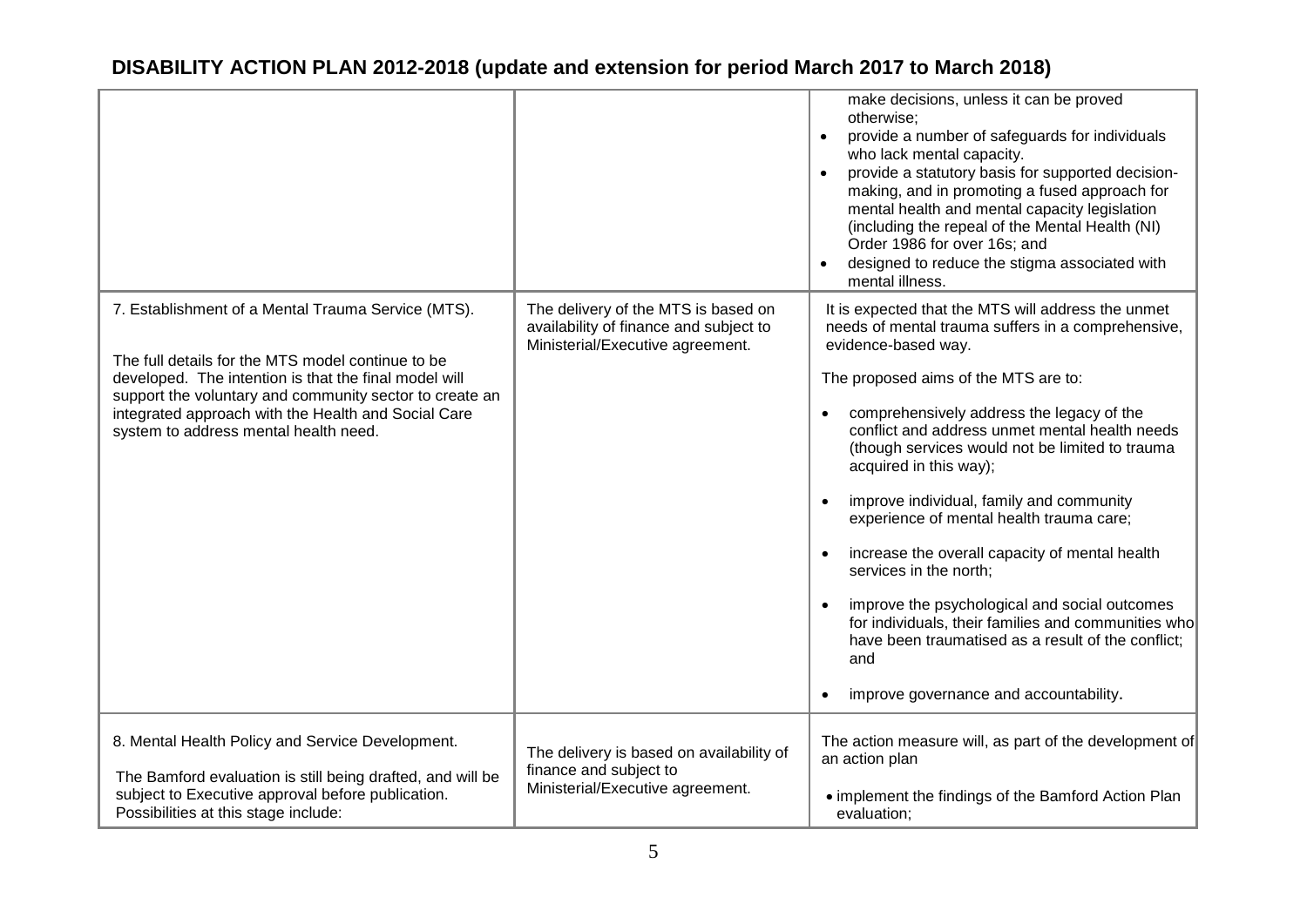| further investment/service development in early<br>intervention, community and home treatment<br>services;<br>more help for carers of people with mental health<br>$\bullet$<br>issues;<br>increased mental health awareness raising/education<br>$\bullet$<br>in schools;<br>appointment of a mental health champion;<br>$\bullet$<br>reduction of fragmentation in services;<br>increased focus and resource on physical needs of<br>$\bullet$<br>people with mental ill-health.                                                                                                                                                                                                                                     |                                                                                                                                                                                                                                                                                                                                                                                                                                                                                                                                        | · identify good practice, deficiencies and needs in<br>mental health services;<br>• incorporate the findings in future policy, service<br>development and funding processes and decisions.<br>It is expected that the measure will lead to improved<br>mental health for the people in the north of Ireland.                                                                                                                                                                                                                                                        |
|------------------------------------------------------------------------------------------------------------------------------------------------------------------------------------------------------------------------------------------------------------------------------------------------------------------------------------------------------------------------------------------------------------------------------------------------------------------------------------------------------------------------------------------------------------------------------------------------------------------------------------------------------------------------------------------------------------------------|----------------------------------------------------------------------------------------------------------------------------------------------------------------------------------------------------------------------------------------------------------------------------------------------------------------------------------------------------------------------------------------------------------------------------------------------------------------------------------------------------------------------------------------|---------------------------------------------------------------------------------------------------------------------------------------------------------------------------------------------------------------------------------------------------------------------------------------------------------------------------------------------------------------------------------------------------------------------------------------------------------------------------------------------------------------------------------------------------------------------|
| 9. The development a Service Framework for Mental<br>Health.<br>Service Frameworks set out the standards of care that<br>individuals, their carers and wider family can expect to<br>receive from the HSC system. The standards set out in a<br>Service Framework reflect the agreed way of providing<br>care. They provide a common understanding about what<br>HSC providers and users of services can expect to<br>provide and receive.<br>The standards will cover various life stages from<br>childhood to old age as well as some generic standards<br>and specific standards will also contribute to the duties in<br>particular those focused on Inclusion in Community Life,<br>and, At Home in the Community | Consultation is planned for Autumn<br>2017.<br>Standards are expected to be published<br>in 2017.<br>A Standardised Audit Template and<br>Reporting Timeline will be designed for<br>2017/187 which will deliver baseline<br>data regarding Phase I implementation.<br>Trusts will use this to report annually<br>against the Framework.<br>A Managed Care Data Set developed<br>as part of the Mental Health Informatics<br>Project will be designed to gather data<br>across the Domains and Standards<br>from Phase II, April 2018. | The Framework will seek to improve the health and<br>wellbeing of people with a mental health problem by:<br>promoting social inclusion;<br>reducing inequalities in health and social<br>wellbeing; and<br>improving the quality of health and social care<br>services.<br>Within each standard the quality dimension is<br>considered in terms of how it will promote citizenship,<br>social inclusion and empowerment. Against each of<br>these anticipated performance indicators will be<br>included along with any individual target dates for<br>completion. |
| 10. Learning Disability Policy and Service Development.<br>The Bamford evaluation is subject to Executive approval<br>before publication. Possibilities for service<br>improvements and/or delivery at this stage include:<br>improvements in the transitioning process from                                                                                                                                                                                                                                                                                                                                                                                                                                           | The delivery is based on availability of<br>finance and subject to<br>Ministerial/Executive agreement.                                                                                                                                                                                                                                                                                                                                                                                                                                 | The action measure will, as part of the development of<br>an action plan will implement the findings of the<br>Bamford Action Plan evaluation,<br>identify good practice, deficiencies and needs<br>$\bullet$                                                                                                                                                                                                                                                                                                                                                       |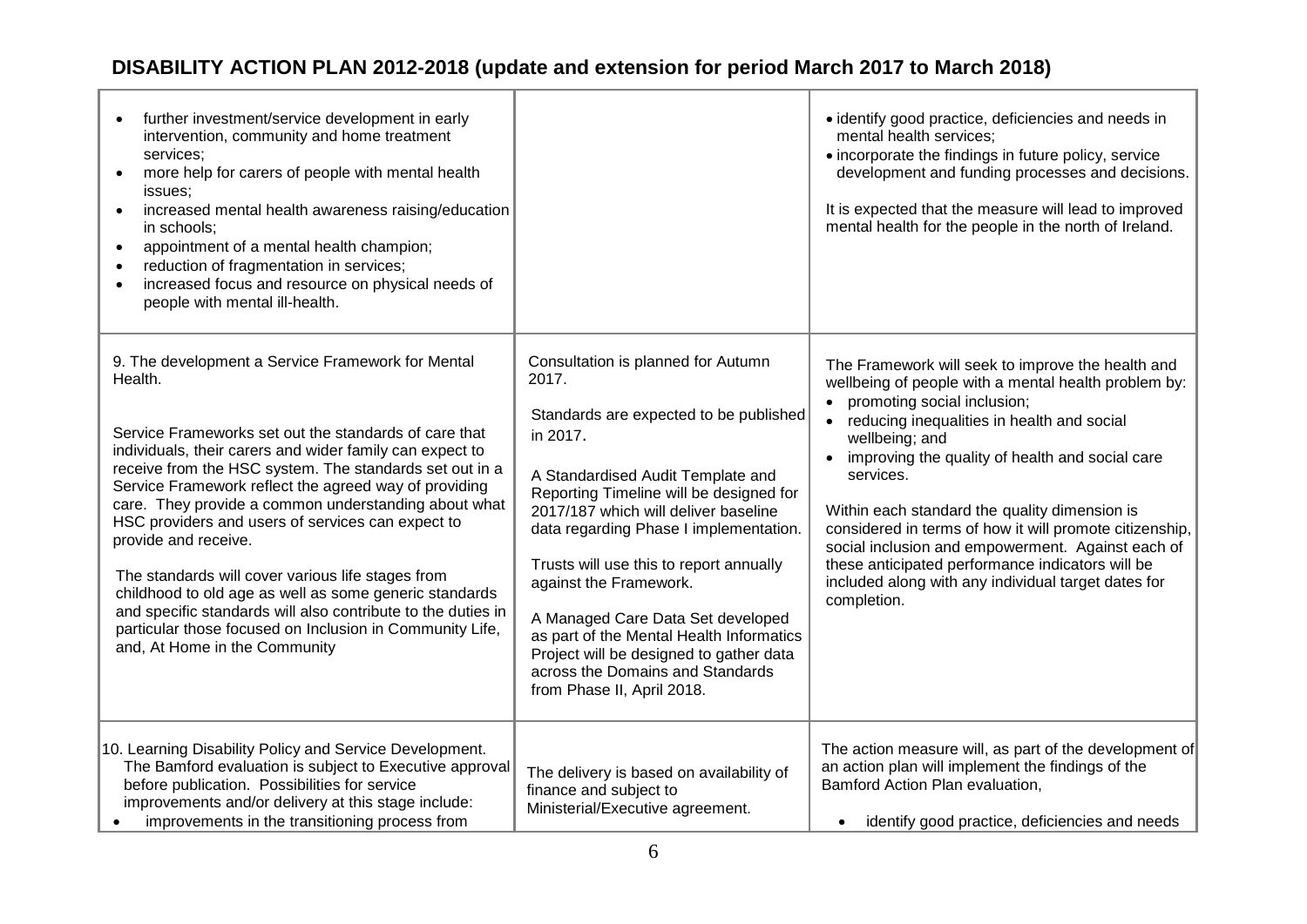| children's to adult learning disability services;<br>better support for carers, in particular older carers;<br>$\bullet$<br>continued implementation of the Regional Day<br>Opportunities model;<br>development of short breaks provision;<br>enhancement of community learning disability teams<br>to manage and better support the increasing<br>numbers of people with learning disabilities requiring<br>health and social care services;<br>consideration of further development of crisis support<br>to work with those now being supported in the<br>community and avoid re-admissions to hospital;<br>address gaps in community forensic services.                                                                                                                                   |                                                                                                                                                                                           | in learning disability services;<br>incorporate the findings in future policy, service<br>development and funding processes and<br>decisions.<br>It is expected that the measure will lead to improved<br>learning disability services for the people in the north<br>of Ireland.                                                                                                                                                                                                                                                                                                                                                                                                                                                                                                                                                                                                                                                                                                                                                                                                              |
|----------------------------------------------------------------------------------------------------------------------------------------------------------------------------------------------------------------------------------------------------------------------------------------------------------------------------------------------------------------------------------------------------------------------------------------------------------------------------------------------------------------------------------------------------------------------------------------------------------------------------------------------------------------------------------------------------------------------------------------------------------------------------------------------|-------------------------------------------------------------------------------------------------------------------------------------------------------------------------------------------|------------------------------------------------------------------------------------------------------------------------------------------------------------------------------------------------------------------------------------------------------------------------------------------------------------------------------------------------------------------------------------------------------------------------------------------------------------------------------------------------------------------------------------------------------------------------------------------------------------------------------------------------------------------------------------------------------------------------------------------------------------------------------------------------------------------------------------------------------------------------------------------------------------------------------------------------------------------------------------------------------------------------------------------------------------------------------------------------|
| 11. Development a Service Framework for Children and<br>Young People.<br>Implementation of the Service Framework will ensure<br>consistently high standards and outcomes are<br>achieved for children in preschool, primary and post<br>primary age groups (0-19 years). This includes children<br>with a disability i.e. physical, sensory or learning disability<br>or prolonged condition which impacts on daily living in<br>such a way that without the provision of adequate support<br>services they would not achieve their optimal potential for<br>personal development and social inclusion. It also<br>includes children with complex health needs, learning and<br>physical disability, sensory impairment, autistic spectrum<br>disorders and emotional/behavioural disorders. | Standards to be published by Autumn<br>2017, of which they are 5 standards<br>being considered that specifically,<br>address the needs of children and young<br>people with a disability. | The overall aim of the Service Framework for the<br>Health and Wellbeing of Children and Young People<br>is to:<br>improve the health and wellbeing of all children<br>$\bullet$<br>and young people in Northern Ireland,<br>promote social inclusion,<br>reduce inequalities in health and improve<br>quality of health and social care services.<br>publish the final standards.<br>Monitoring the impact of the standards included in the<br>Service Framework will be important for<br>demonstrating the long term effectiveness of the<br>framework.<br>In the north of Ireland we have two universal<br>information systems that record outcomes of all<br>pregnancies through NIMATS and Child Health<br>programs (screening, surveillance and health<br>promotion) through the Child Health System.<br>This framework will use these universal systems<br>together with other information systems used by<br>children's service providers e.g. PAS (hospital<br>services), SOSCARE (social service), Badger.net<br>(neonatal services), FNP data system (family nurse<br>partnership). |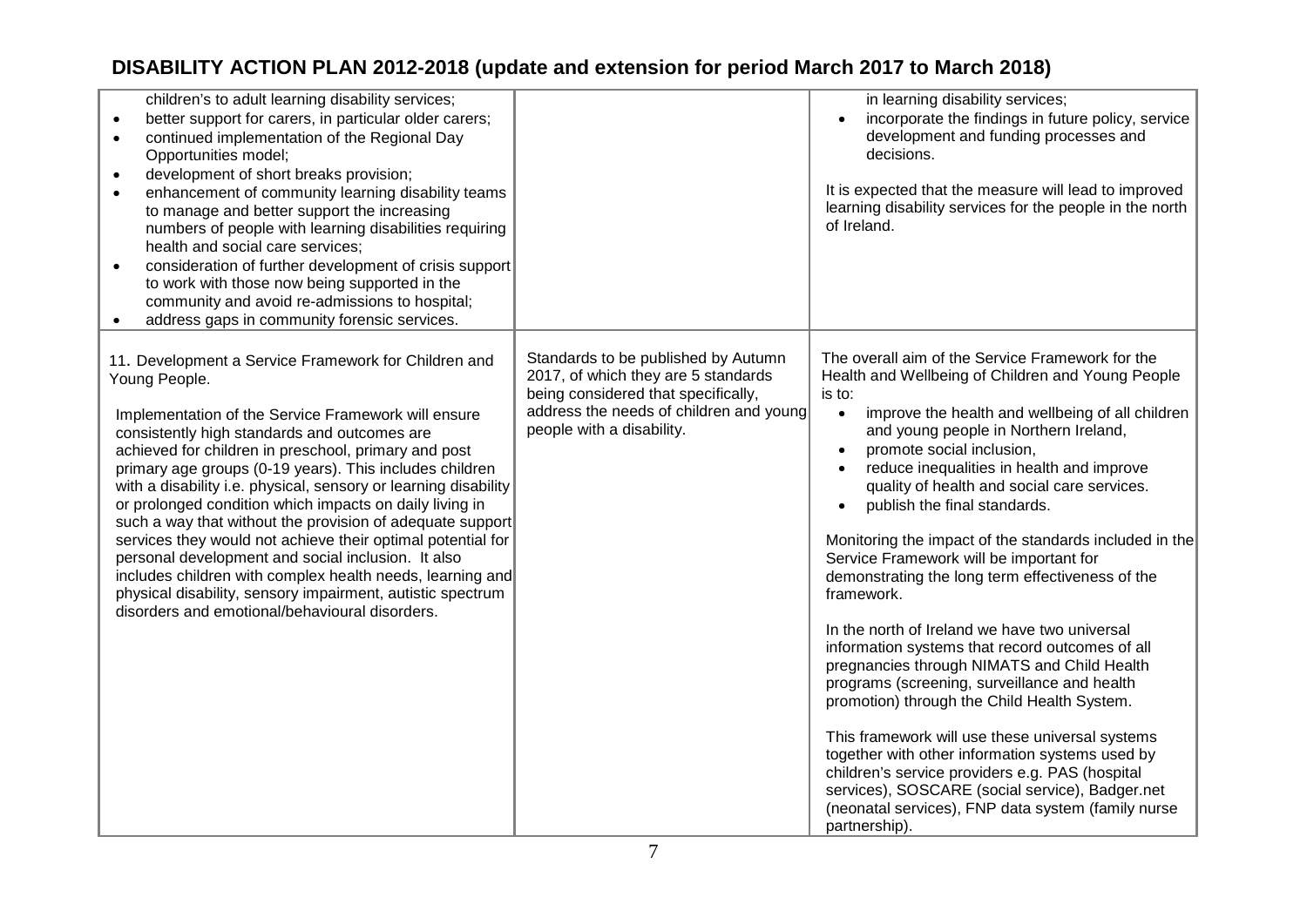| 12. The Service Framework for Learning Disability was<br>launched in January 2015. It has 34 standards aimed at<br>improving the services experienced by those people with<br>a learning disability. In particular it sets standards in<br>relation to:<br>Communication<br>Children's services<br>Transition to adult services<br>Healthy lifestyle<br>Support to make the most of life opportunities<br>Access to HSC services<br>Carers<br>Aging well, and<br>Palliative care | The service framework is due for review in<br>2018/19.                                                                                                     | Where information systems are not available to<br>monitor the standards and associated Key<br>Performance Indicators (KPIs) a system of 6 monthly<br>self-assessment will be used with health and social<br>care providers supported by evidence to justify their<br>self-assessment (e.g. audits, policies and<br>procedures, training completed by staff) will be put in<br>place.<br>The KPIs set against each standard contained in the<br>Service Framework are designed to improve the<br>quality of the service provided to and experienced by<br>those with a learning disability and their carers.<br>The KPIs are measured through various means<br>including audits, case note reviews, and a number of<br>data sets.<br>It is expected that the service framework will improve<br>the health and well-being of people with a learning<br>disability in Northern Ireland. |
|----------------------------------------------------------------------------------------------------------------------------------------------------------------------------------------------------------------------------------------------------------------------------------------------------------------------------------------------------------------------------------------------------------------------------------------------------------------------------------|------------------------------------------------------------------------------------------------------------------------------------------------------------|--------------------------------------------------------------------------------------------------------------------------------------------------------------------------------------------------------------------------------------------------------------------------------------------------------------------------------------------------------------------------------------------------------------------------------------------------------------------------------------------------------------------------------------------------------------------------------------------------------------------------------------------------------------------------------------------------------------------------------------------------------------------------------------------------------------------------------------------------------------------------------------|
|                                                                                                                                                                                                                                                                                                                                                                                                                                                                                  | <b>Departmental Business Planning</b>                                                                                                                      |                                                                                                                                                                                                                                                                                                                                                                                                                                                                                                                                                                                                                                                                                                                                                                                                                                                                                      |
| <b>Measures</b>                                                                                                                                                                                                                                                                                                                                                                                                                                                                  | <b>Timescale</b>                                                                                                                                           | Performance indicators and links to DDO                                                                                                                                                                                                                                                                                                                                                                                                                                                                                                                                                                                                                                                                                                                                                                                                                                              |
|                                                                                                                                                                                                                                                                                                                                                                                                                                                                                  | <b>Indicators/Target</b>                                                                                                                                   | duties                                                                                                                                                                                                                                                                                                                                                                                                                                                                                                                                                                                                                                                                                                                                                                                                                                                                               |
| 13. The Department's Business Plans will contain the<br>theme/goal Accountability and assurance. This<br>management oversight of Arm's length Bodies (ALB's)<br>governance and performance will enable monitoring of<br>ALB's compliance with the Disability Duties.                                                                                                                                                                                                             | The Department will annually ensure,<br>through steps in the assurance and<br>accountability framework that all ALBs<br>discharge their disability duties. | The Equality & Human Rights Unit will escalate issues<br>of concern to the sponsor branches for them to be<br>addressed at the Accountability Review.<br>This will ensure that both the Disability Duties are<br>complied with and that weaknesses/failings are<br>addressed.                                                                                                                                                                                                                                                                                                                                                                                                                                                                                                                                                                                                        |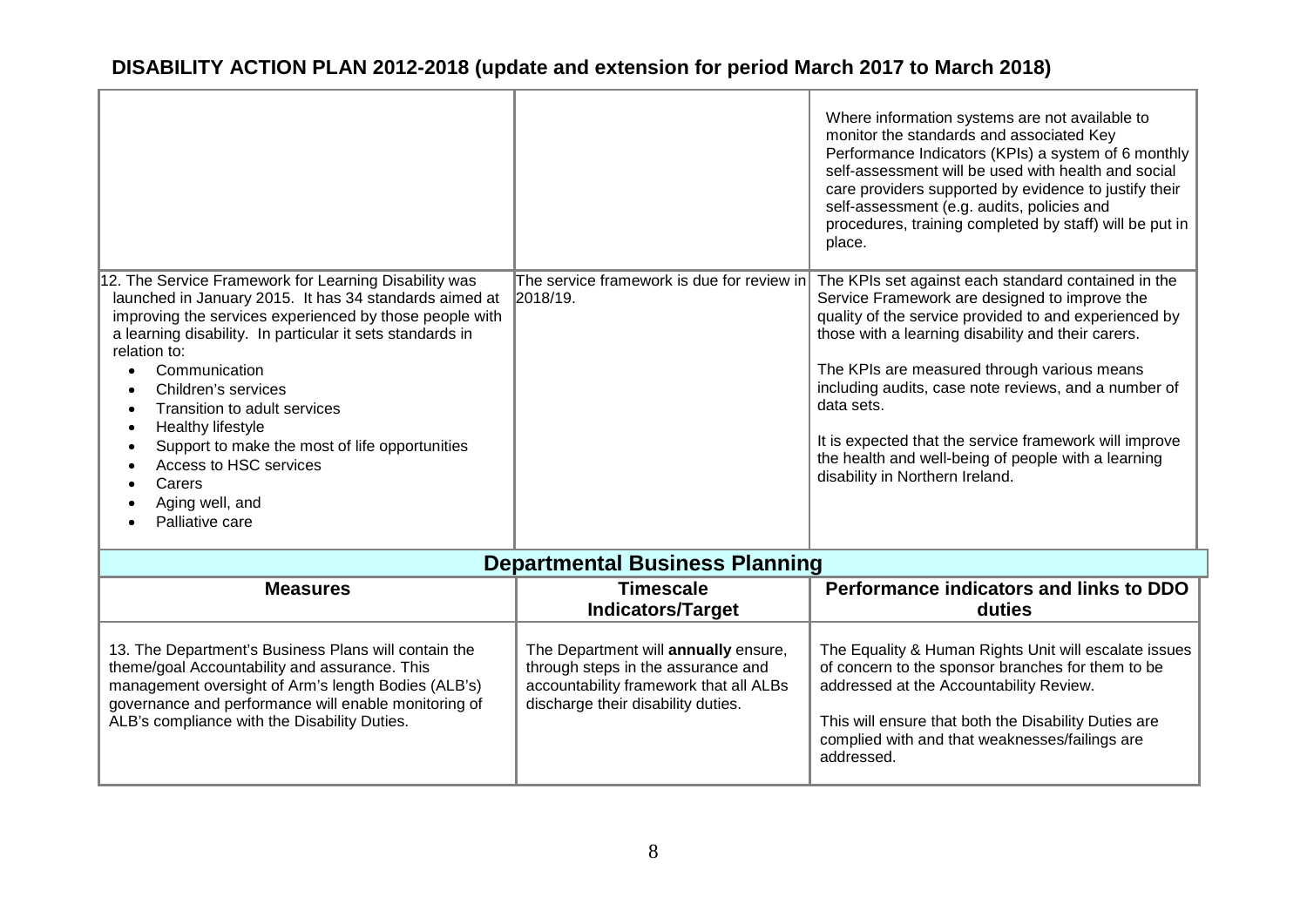| 14. Key disability speakers will be invited to address the<br>Equality & Human Rights Steering Group (E&HRSG).                                                                                                                                                     | Ongoing<br>Minutes will be kept and action points<br>lmonitored.                                                                                                                                                                                                                                                                   | This forum brings together the Equality and Human<br>Rights leads in the Health and Social Care & Fire and<br>Rescue Services sector. It is expected that this<br>engagement will not only ensure that the group is kept<br>appraised of current specific disability issues but help<br>with the future development and ongoing monitoring of<br>the Disability Duties. |
|--------------------------------------------------------------------------------------------------------------------------------------------------------------------------------------------------------------------------------------------------------------------|------------------------------------------------------------------------------------------------------------------------------------------------------------------------------------------------------------------------------------------------------------------------------------------------------------------------------------|-------------------------------------------------------------------------------------------------------------------------------------------------------------------------------------------------------------------------------------------------------------------------------------------------------------------------------------------------------------------------|
| 15. Development of a new Disability Action Plan for 2017-<br>2021                                                                                                                                                                                                  | Pre-consultation engagement<br>commenced in October 2016.<br>Formal consultation -<br>November/December 2017                                                                                                                                                                                                                       | The DAP is a legal requirement specifically intended to<br>address the Disability Duties.                                                                                                                                                                                                                                                                               |
| 16. The Department has included the Disability Duties<br>within its equality screening process to ensure that the<br>duties are considered on all new policies.<br>This will also be carried forward in the new Section 75<br>Equality Schemes introduced in 2012. | Ongoing                                                                                                                                                                                                                                                                                                                            | The Department will monitor screening to ensure that<br>the Disability Duties are included in the screening<br>process and are considered by policy makers from the<br>outset.<br>This will support both duties.                                                                                                                                                        |
|                                                                                                                                                                                                                                                                    | <b>Personnel issues</b>                                                                                                                                                                                                                                                                                                            |                                                                                                                                                                                                                                                                                                                                                                         |
| <b>Measures</b>                                                                                                                                                                                                                                                    | <b>Timescale</b><br><b>Indicators/Target</b>                                                                                                                                                                                                                                                                                       | Performance indicators and links to DDO<br>duties                                                                                                                                                                                                                                                                                                                       |
| 17. Provide guidance outlining our legal obligations as an<br>employer and publicise the role of the Disability Liaison<br>Officer.<br>Ensure consideration is given to implementation of all<br>identified reasonable adjustments.                                | Biannually issue guidance to staff<br>reminding them of role of Disability<br>Liaison Officer and employer's<br>obligations.<br>Ensure consideration is given to<br>implementation of all identified<br>reasonable adjustments.<br>Ensure consideration is given to<br>implementation of all identified<br>reasonable adjustments. | This will support the duty to promote positive attitudes<br>towards people with a disability and help create a<br>culture that positively encourages and supports staff in<br>discussing their disability and the adjustments that are<br>needed to address any disadvantage they face in the<br>workplace.                                                             |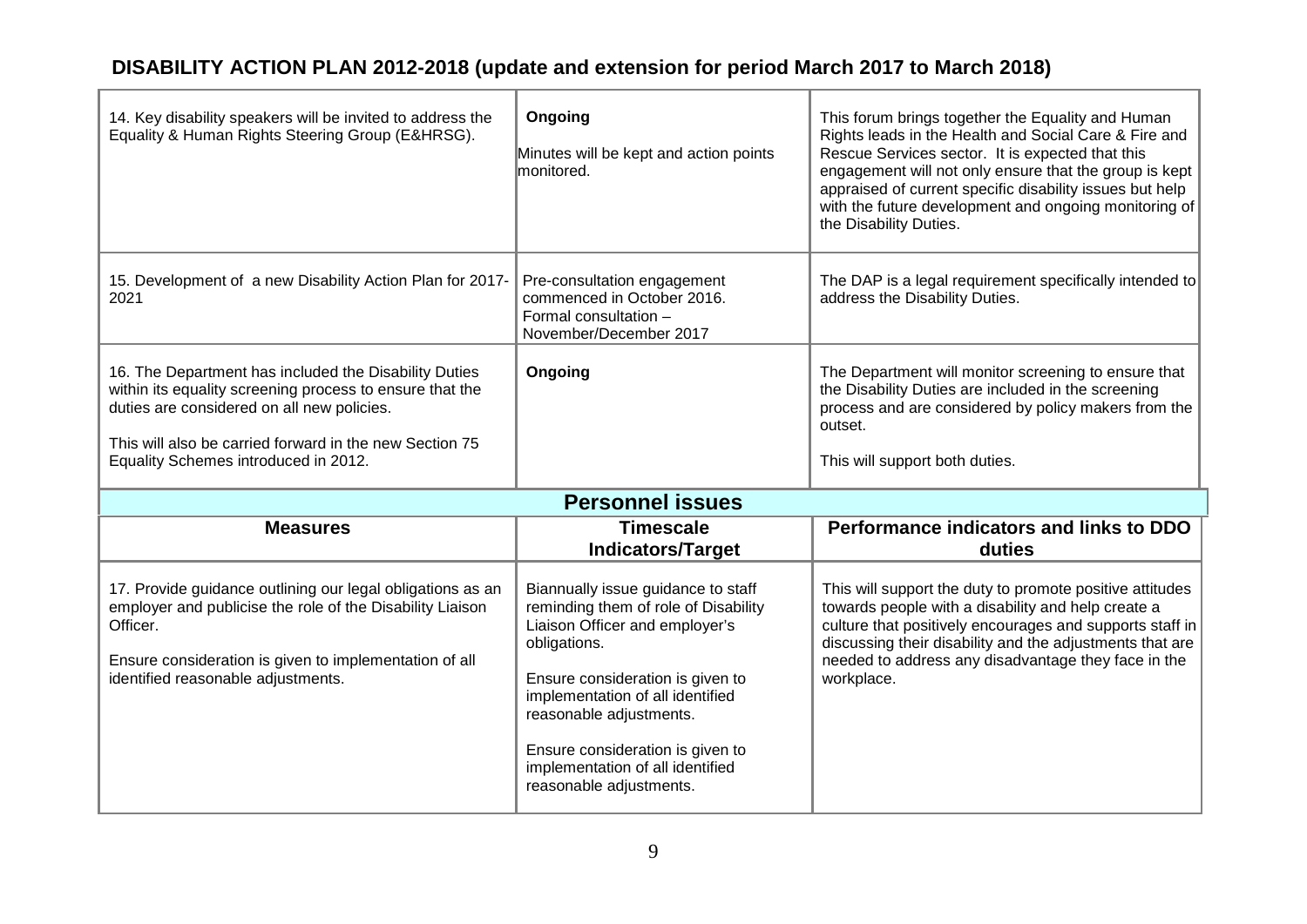| 18. Provide information and awareness seminars to staff<br>on disability/diversity related themes-                                                                                           | Events to be held at various dates<br>throughout the reporting year                                                                                                                                                                                                                               | This will support the duty to promote positive attitudes<br>towards people with a disability by providing<br>information on the affect conditions have on people<br>lives.                                                                                                                                                                                                                                                                                                                                                                                                                                                                                      |
|----------------------------------------------------------------------------------------------------------------------------------------------------------------------------------------------|---------------------------------------------------------------------------------------------------------------------------------------------------------------------------------------------------------------------------------------------------------------------------------------------------|-----------------------------------------------------------------------------------------------------------------------------------------------------------------------------------------------------------------------------------------------------------------------------------------------------------------------------------------------------------------------------------------------------------------------------------------------------------------------------------------------------------------------------------------------------------------------------------------------------------------------------------------------------------------|
| 19. Recruitment, career development and management<br>support for disabled candidates and employees.                                                                                         | The sub-groups of the NICS Disability<br>Working Group presented a report on<br>their findings on the NICS position in<br>relation to recruitment, career<br>development and management in May<br>2017. Further targets - yet to be defined<br>as it will flow from Permanent Secretary<br>Group. | The Department is represented on the NICS Disability<br>Working Group and involved in a sub-group who's<br>objectives are to:<br>Improve the recruitment process for disabled<br>candidates<br>Encourage people with disabilities to join the<br>$\bullet$<br>service. Market the NICS as a disability positive<br>employer.<br>More generally, the work of the NICS Disability<br>Working Group will champion and advance equality of<br>opportunity in the area of disability through<br>developing a list of recommendations designed to<br>target issues on recruitment, career development and<br>management support for disabled staff and<br>candidates. |
|                                                                                                                                                                                              | <b>Communications</b>                                                                                                                                                                                                                                                                             |                                                                                                                                                                                                                                                                                                                                                                                                                                                                                                                                                                                                                                                                 |
| <b>Measures</b>                                                                                                                                                                              | <b>Timescale</b>                                                                                                                                                                                                                                                                                  | Performance indicators and links to DDO                                                                                                                                                                                                                                                                                                                                                                                                                                                                                                                                                                                                                         |
|                                                                                                                                                                                              | <b>Indicators/Target</b>                                                                                                                                                                                                                                                                          | duties                                                                                                                                                                                                                                                                                                                                                                                                                                                                                                                                                                                                                                                          |
| 20. Publications will be translated and made available in<br>other formats on request or as appropriate for example<br>Braille, audio, large print as requested - browse aloud on<br>website | Ongoing<br>The Department will respond to<br>requests for alternative formats in a<br>timely manner, usually within 20<br>working days.                                                                                                                                                           | This will facilitate engagement by people with a<br>disability.                                                                                                                                                                                                                                                                                                                                                                                                                                                                                                                                                                                                 |